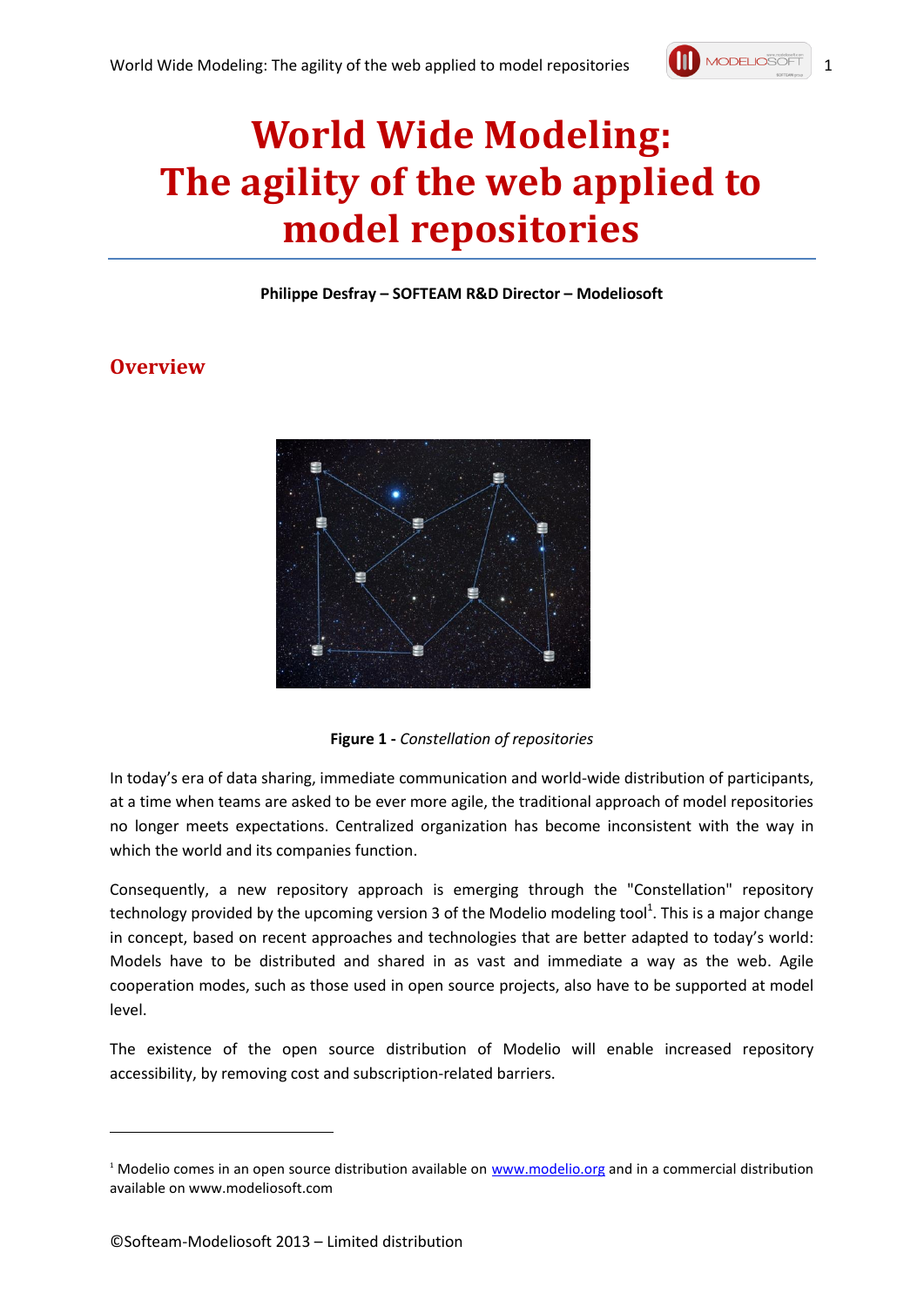This white paper presents this new approach, and shows how different organization modes can best use it.

# **Model repository centralization: The limitations of the standard model**

In today's world, it is virtually impossible to set up a model repository for different enterprise entities, large-scale systems or projects, which can be accessed by all participants (readers, contributors, partners, and so on). Standard techniques based on a centralized repository with a designated manager come up against a vast variety of situations, with participants who neither want nor are able to conform to uniform rules and management.



**Figure 2 –** *Centralized organization: A model which has reached its limits*

This traditional centralization imposes:

- A need for centralized declaration of users and configurations.
- A mandatory organization of repository models.
- A limited repository storage and access mode, which goes against the need for ubiquity and nomadic mode autonomy.
- A costly approach, requiring "server" licenses for each participant.

This kind of approach clearly hinders team agility, as well as team and model distribution. For example, it cannot be considered for contributory open source projects, or for systems and projects involving several partners. As a result, it cannot be used by large companies, whose different departments are often autonomous. This is a real obstacle to model-based knowledge management within organizations.

The use of a centralized repository does present a number of advantages, and has proven its worth over the years. However, it has reached its limits for the adoption and sharing of models, and goes against openness and agility. After presenting a totally decentralized architecture, we will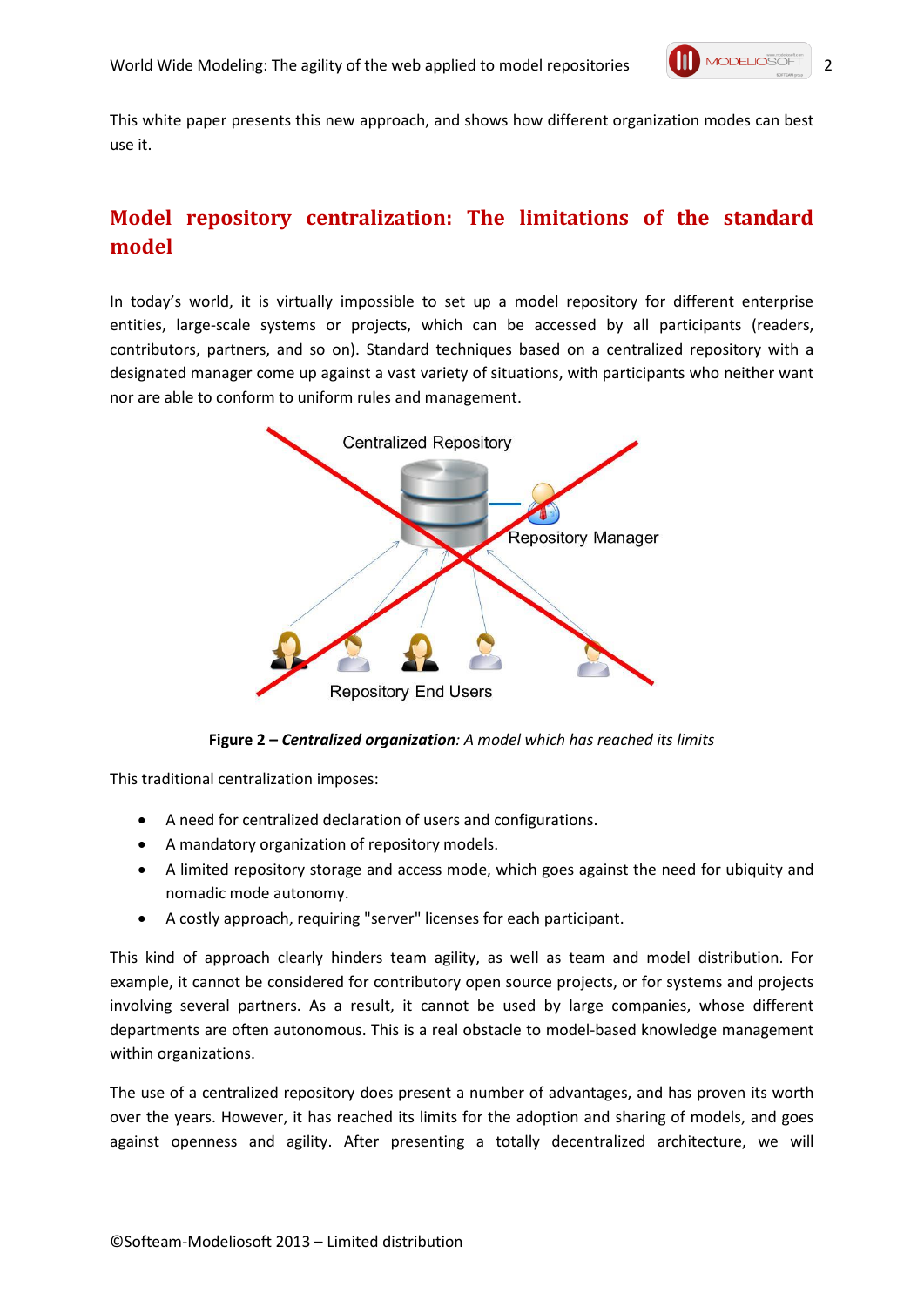demonstrate how the two approaches can be combined, so as to benefit from the advantages of both.

# **Taking inspiration from the web, a widely used and tested approach for information publication**

Modelio's new "Constellation" repository technology is based upon two widespread approaches supporting cooperation and information and contribution sharing:

- The web, whose omnipresence and flexibility are required by everyone.
- The distribution of models through "libraries". This approach is widely used for code in open source projects and software development, which are a major source of sharing and re-use.

Like the web, there is no "central server" with Constellation. The organization is highly decentralized, which allows the most open and agile cooperation modes. In its own way, the Modelio modeling tool plays the role of an internet browser. Its open source distribution, which also includes "Constellation", provides open access to the repository.



**Figure 3** *– Decentralized organization: Distribution of users and model fragments*

Constellation is a network (or web) of "*model fragments*", which constitute autonomous groups of model elements. Each model fragment has its own independent storage, and can have several access modes (local, shared, versioned and configured, library, web, secure web). The model elements in a fragment can be linked to other model elements from different fragments (Figure 4), and the "model" then has a range which includes several distributed fragments.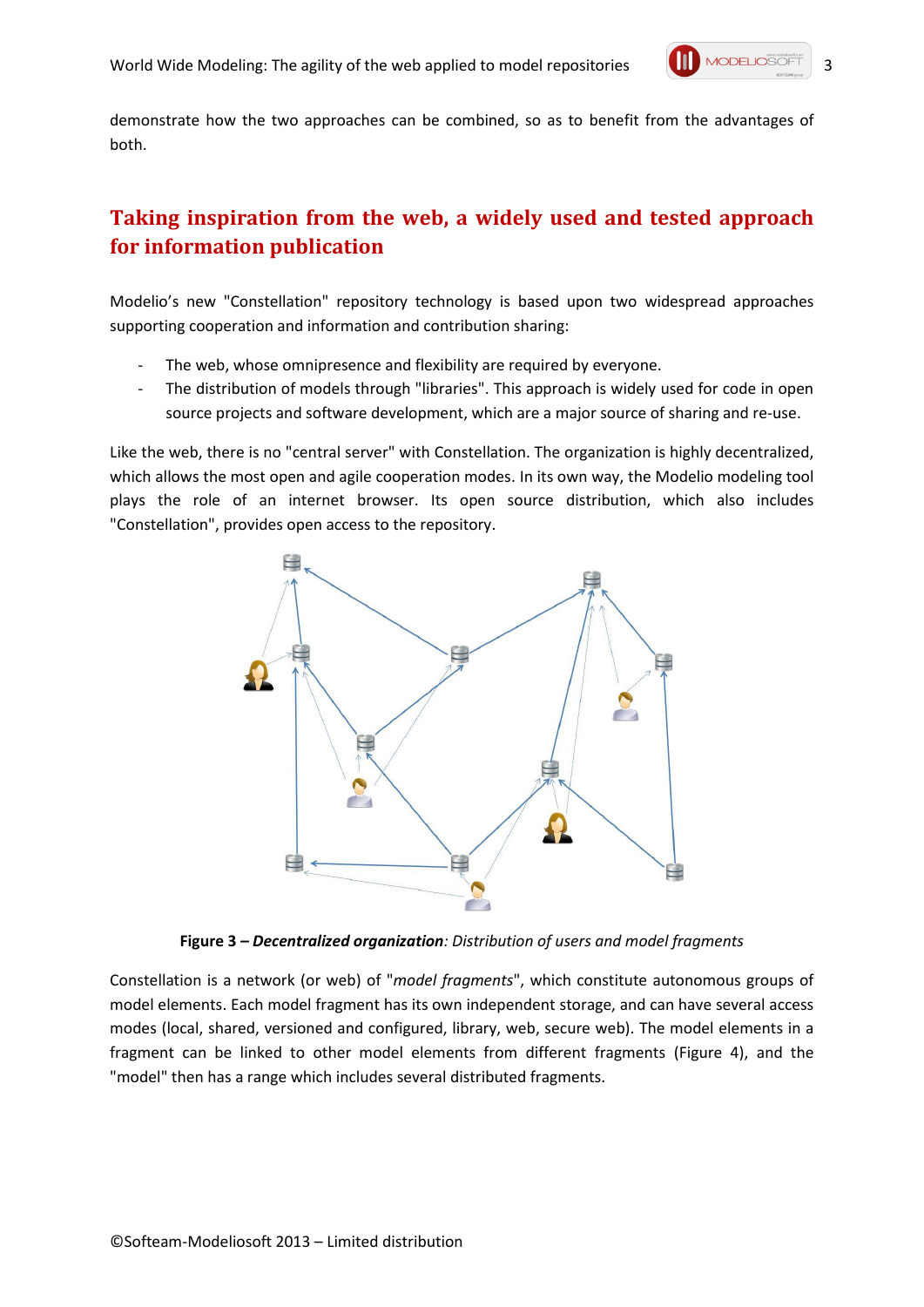



**Figure 4** – *Transparent referencing between fragments*

A "model" groups fragments together in order to meet a specific goal. For example, this can be a project, a system, architecture, and so on.

Using the Modelio modeling tool, which acts as a sort of fragment and model browser, the user therefore edits a model which is a set of fragments whose components are interlinked. These fragments can be transparently local or remote via the web or any other network. The user edits or browses a model of unlimited size, without having to worry about the actual location of the elements handled, which are scattered across different fragments in the Constellation.

# **Defining a model and its components in a constellation**

A model is an abstract representation in the form of images and text. It represents something (a system, a problem, a solution, concepts, procedures, …) for a particular community of participants (designers, developers, business analysts, users, …), and has a clearly defined objective (pedagogical example, business view, design, analysis, implementation, …).

The images and texts that a model presents are views of the model elements which constitute it. Model elements break a model down into elementary information, for example a class, an attribute, an attribute's type, an operation's parameter, an association end, and so on.

Handling an individual model element rarely makes sense for a user, who will usually work with a more macroscopic agglomerated element. The following model element aggregation structures can therefore be identified:

- *Configuration units* are groups of model elements which are individually managed by the user. Their definition can vary, but in practice they constitute a management unit for the user, who handles them and manages their version and configuration. They typically correspond to a Class, a Use Case, a Component, a Process or a Package. A configuration unit can also be locked to control and avoid concurrent access to it: it is a user's work unit.
- *Model fragments* are groups of higher level model elements. Materialized as packages, they group configuration units. Model designers attribute logical consistency to model fragments, but their primary function is to autonomously store a part of a model. Their components can be linked to model elements belonging to other model fragments. A model element is also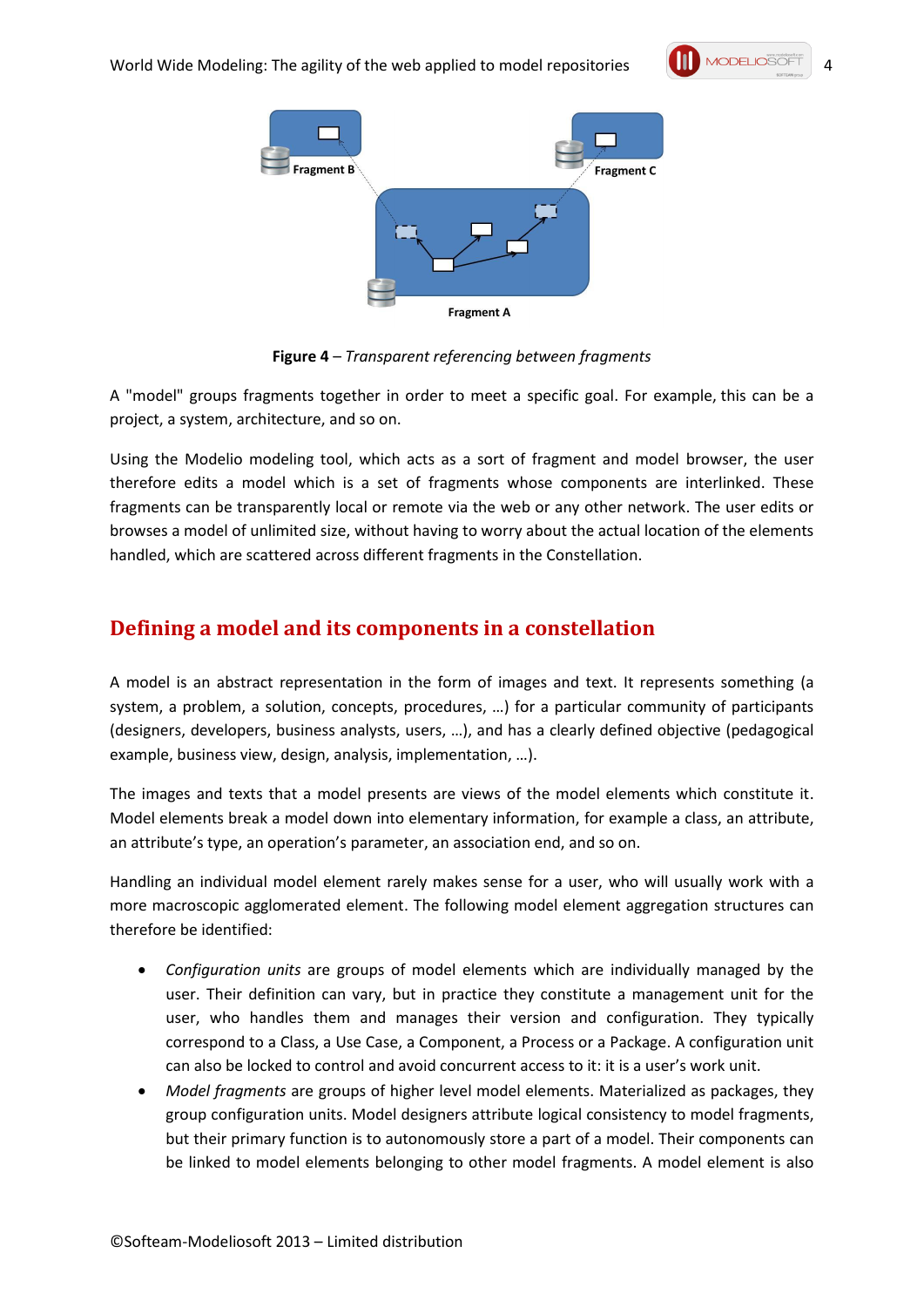not definitively linked to a fragment. It can be moved to other fragments, according to the organizational needs of the designers.

 *Models* are groups of model fragments with a defined goal (the model of an application, of system architecture, of a particular problem, and so on). Models identify the fragments which compose it and group them in a specific context. Fragments exist independently of models, and can be referenced by several models.

When a model is edited, the location of fragments is transparent: they can be local to a machine, on a local company network, or published on the web. Decisions on breakdown into fragments, physical location and accessibility are driven by participants' organizational, cooperation and accessibility needs.

As with internet browsers, access to other fragments via the web cannot be guaranteed. The remote element may be absent, the internet connection can be interrupted, and so on. The architecture of Constellation guarantees that links from origin elements to remote elements remain visible, and that reconnection with absent elements happens transparently, as with broken links and absent pages in internet browsers.



**Figure** 5 – *Example of model configuration*

In Figure 5, a model has been defined, targeting the software development of a Java application made up of several fragments:

- The model developed during the project. This model is shared by all project participants. Access to the model is controlled by SVN, which manages versions, configuration and concurrent access.
- A local test model. This fragment is only visible to the current user, who stores it locally on his/her workstation.
- The JDK (Java) library model: This reversed model is distributed in the form of a "model component" (or model library), and is accessible in read-only mode.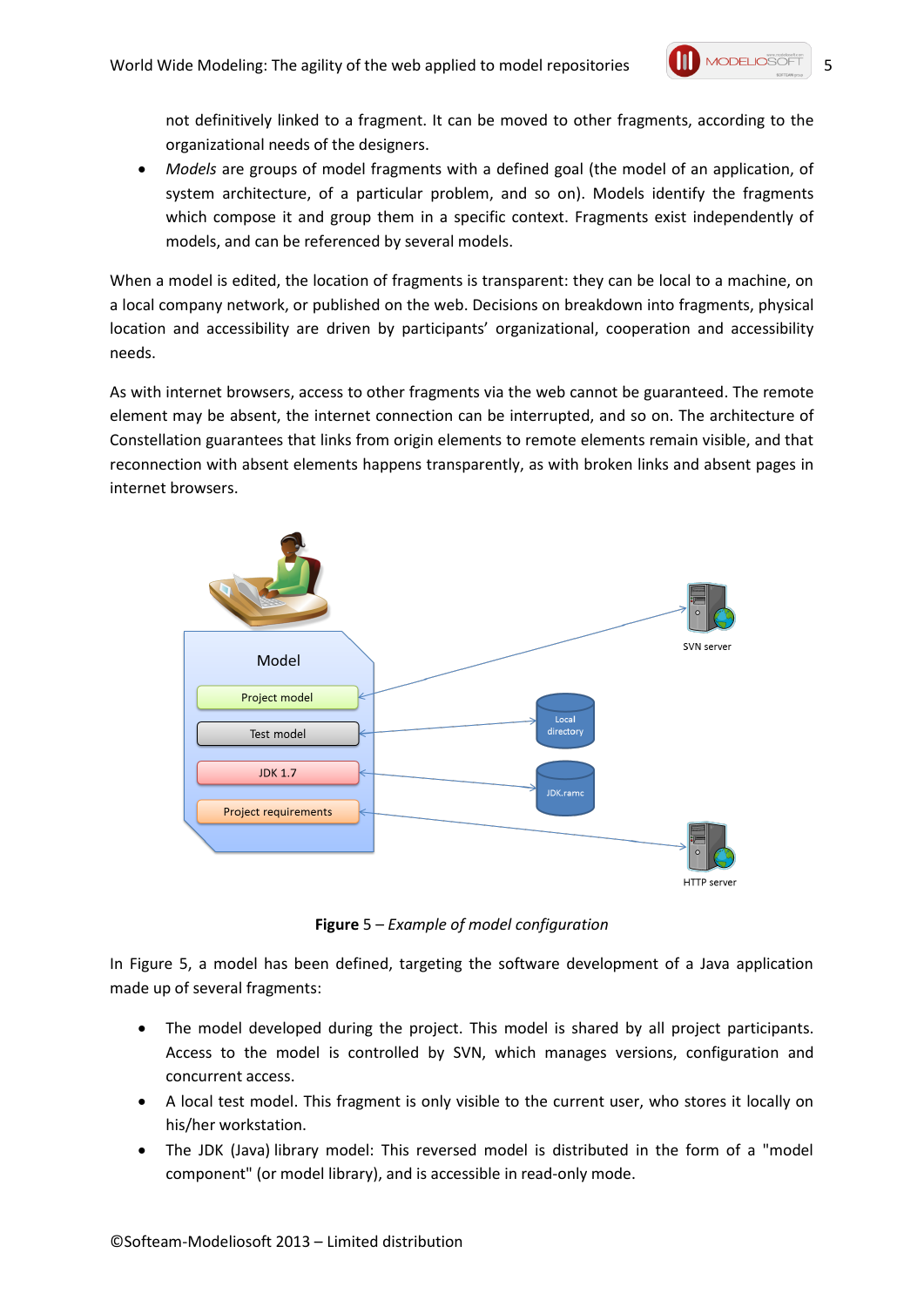The requirements model resulting from business analysis. This model can be accessed in read-only mode via http. It is used to trace the application model to requirements and to run impact analyses.

This example shows us that a model (dedicated here to a project) is configured by assembling fragments which can have different statuses and access modes (remote and managed in teamwork mode and in configuration, local to a workstation, in the form of a library, in open access mode via the internet).

# **Modelio servers: Governing modeling for a system or organization**

Like the web, the Constellation technology is naturally distributed and has no centralizing element. This characteristic ensures openness for participants.

To combine the advantages of the openness of decentralization and the control afforded by a centralized repository approach, servers must be put in place.

In a "Constellation" architecture, model servers provide a central access point to a set of distributed model fragments. A server defines a community that will use a set of fragments and takes care of making sure that access rights, conventions and rules are respected. In a constellation of model fragments, an unlimited number of servers can exist, with each model fragment accessible by zero or several servers.

The function of the model server (Modeliosoft solution) is therefore to organize the repository, govern access to it, assist teams in a particular cooperation mode and manage model and project portfolios. Servers also manage project configuration, by updating and maintaining the consistency of all participant configurations (versions of Modelio "plug in" extensions or "modules", fragments and libraries)<sup>2</sup>. A server is used to define user communities, which share organization rules and conventions. The server presents its users with a portfolio of models (or projects). In a typical model Constellation, several servers co-exist and share model fragments, by governing and controlling the models accessible to the community. This co-existence of several servers which share model fragments is the most important new development with regard to standard server schemas. It enables openness and sharing between the different "worlds" that each server represents within a "universe" which is the Constellation architecture.

1

<sup>&</sup>lt;sup>2</sup> Here we find traditional server services, already provided in the current version of Modelio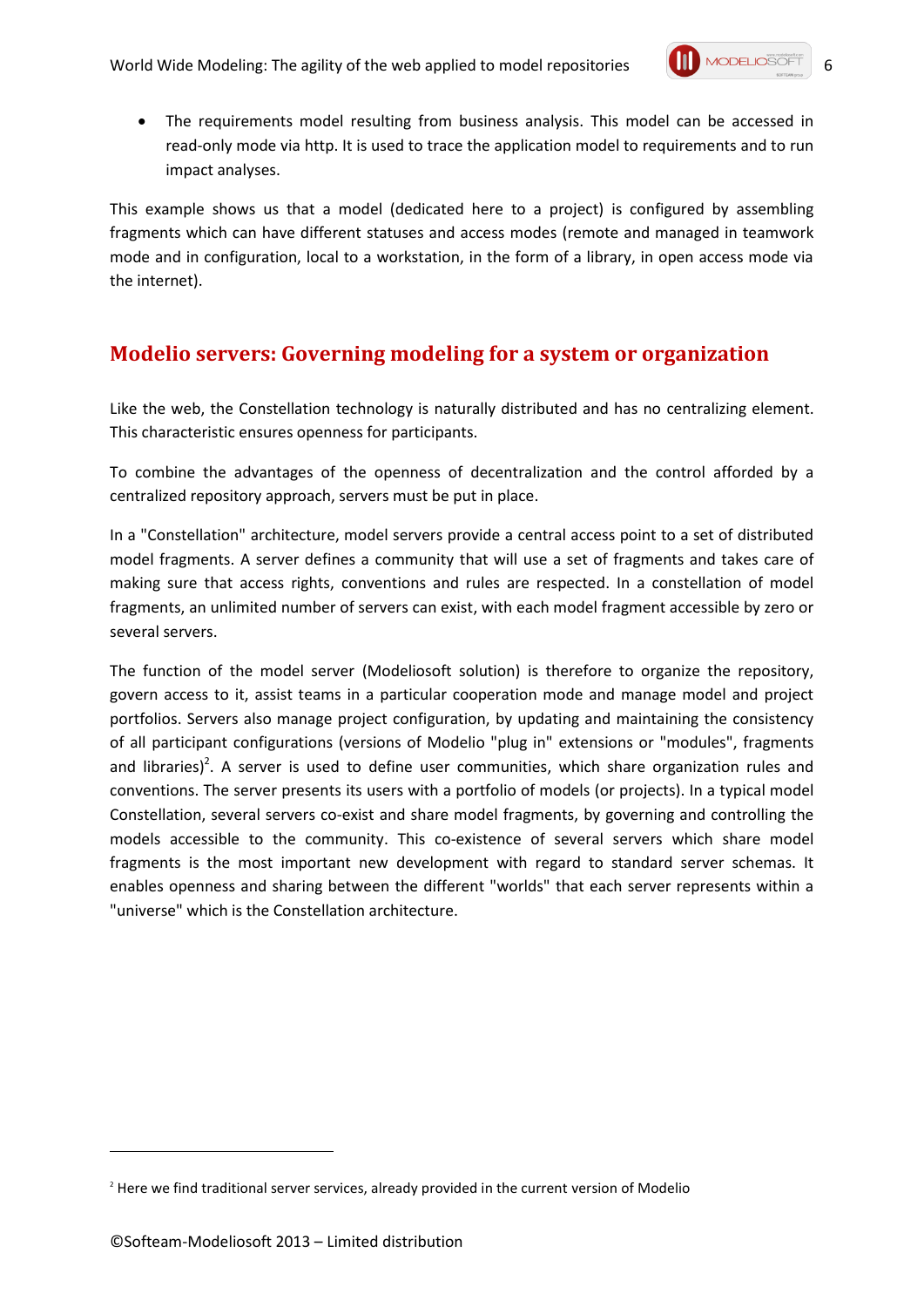



**Figure 6** – *Servers organize different communities in a constellation of model fragments*

The fragments managed by a server can be accessible from other servers or in the absence of servers, which allows the most openness and the widest sharing. Conversely, they can be visible to only a restricted community, in accordance with strict rules and security and confidentiality constraints.

The use of Modelio servers with the Constellation technology thus enables the combination of the agility and openness required by certain cooperation modes with the organization rules dedicated to certain groups of participants.

# **Conclusion**

This new approach to organizing repositories removes the obstacles of the current centralized view, both in terms of the organization and distribution of participants and date, and in terms of the volume of data handled.

It provides repositories with great agility, and enables the use of organization modes which are in tune with current cooperation modes.

This approach provides large-scale organizations with a means of building a real, universally accessible model repository, while retaining the means of governing and sharing conventions within participant communities. In this way, it supports the diversity of entities which exist within an organization, and their autonomy, while facilitating sharing and cooperation. This widening enables modeling support to be applied to the "extended enterprise", which incorporates its eco-system (providers, partners, and so on).